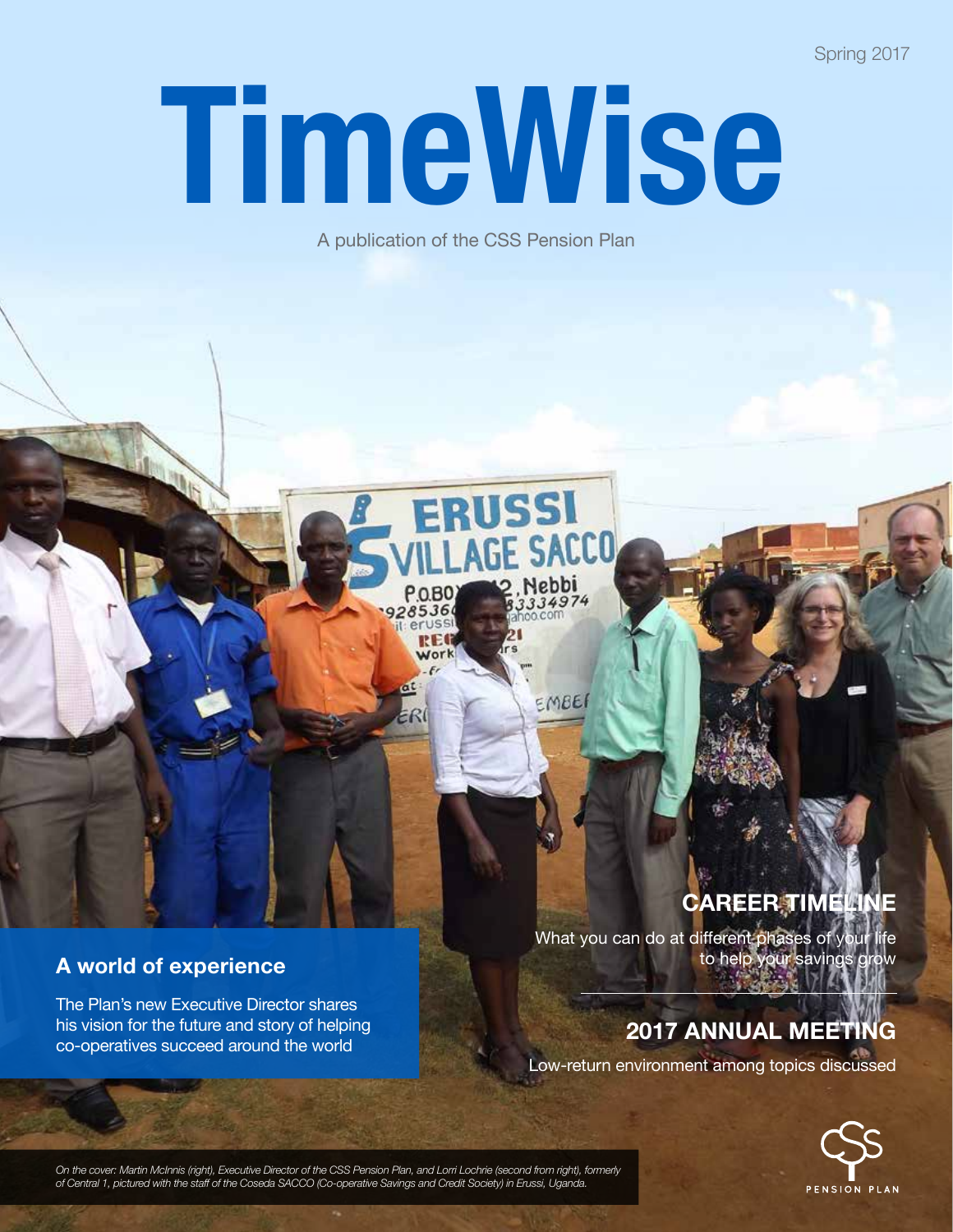# Spring 2017 Vol. 40 | No. 1

#### your plan

- [Career timeline](#page-2-0) Learn what you can do at different phases of your life to help your savings grow 1
- [The impact of fees](#page-3-0) See just how much investment fees can impact the amount of funds you retire with  $\mathcal{P}$
- [2016 Highlights](#page-3-0) A glimpse of some of our key achievements in 2016 2

## **UPDATES**

- [New RIO workshop format well received](#page-4-0) Nearly 1,100 participants attend Retirement Income Options (RIO) workshops under new format 3
- [Ad hoc pension increases put on hold](#page-4-0) Increases suspended due to falling interest rates and rising life expectancies 3

#### **PROFILE**

7

 $\boldsymbol{\varDelta}$ [A world of experience](#page-5-0) A profile of the Plan's new Executive Director, Martin McInnis

## **GOVERNANCE**

[2017 Annual meeting and delegate seminar](#page-8-0) Low-return environment among topics discussed

TimeWise is published twice a year by the Co-operative Superannuation Society Pension Plan (registration no. 0345868), Box 1850, Saskatoon, Saskatchewan S7K 3S2. Phone (306) 477-8500 (toll-free 1-844-4CSSPEN). TimeWise is the official publication of the Co-operative Superannuation Society Pension Plan and is available to all active contributing members of the Pension Plan through the Pension Plan's website (www. csspen.com) and member organizations, and to all retired members of the Pension Plan. Opinion and comment expressed in TimeWise does not necessarily reflect the official policy of the CSS Pension Plan.



# The future of *TimeWise*

For many years the CSS Pension Plan has published *TimeWise*, our official magazine, to help keep members informed.

We've traditionally distributed the magazine in print to active members (provided through your employer) and retirees; however, in recent years, we've heard from several stakeholders who would prefer a digital copy instead.

To support cost effectiveness, the environment and the wishes of our members, we are taking steps to reduce our paper footprint and will be distributing future issues of *TimeWise* digitally. Printed copies will still be available on request.

Moving forward, *TimeWise* will primarily be available through our website, *www.csspen. com,* along with other helpful information and resources to guide members on the road to retirement - and beyond.

#### **Still want** *TimeWise* **in print?**

**If you're an employer or retiree and would like to continue receiving printed copies of** *TimeWise***, please email:**  *communications@csspen.com.* 

*EMPLOYERS:* **Please indicate the number of copies you'd like to receive on a regular basis.**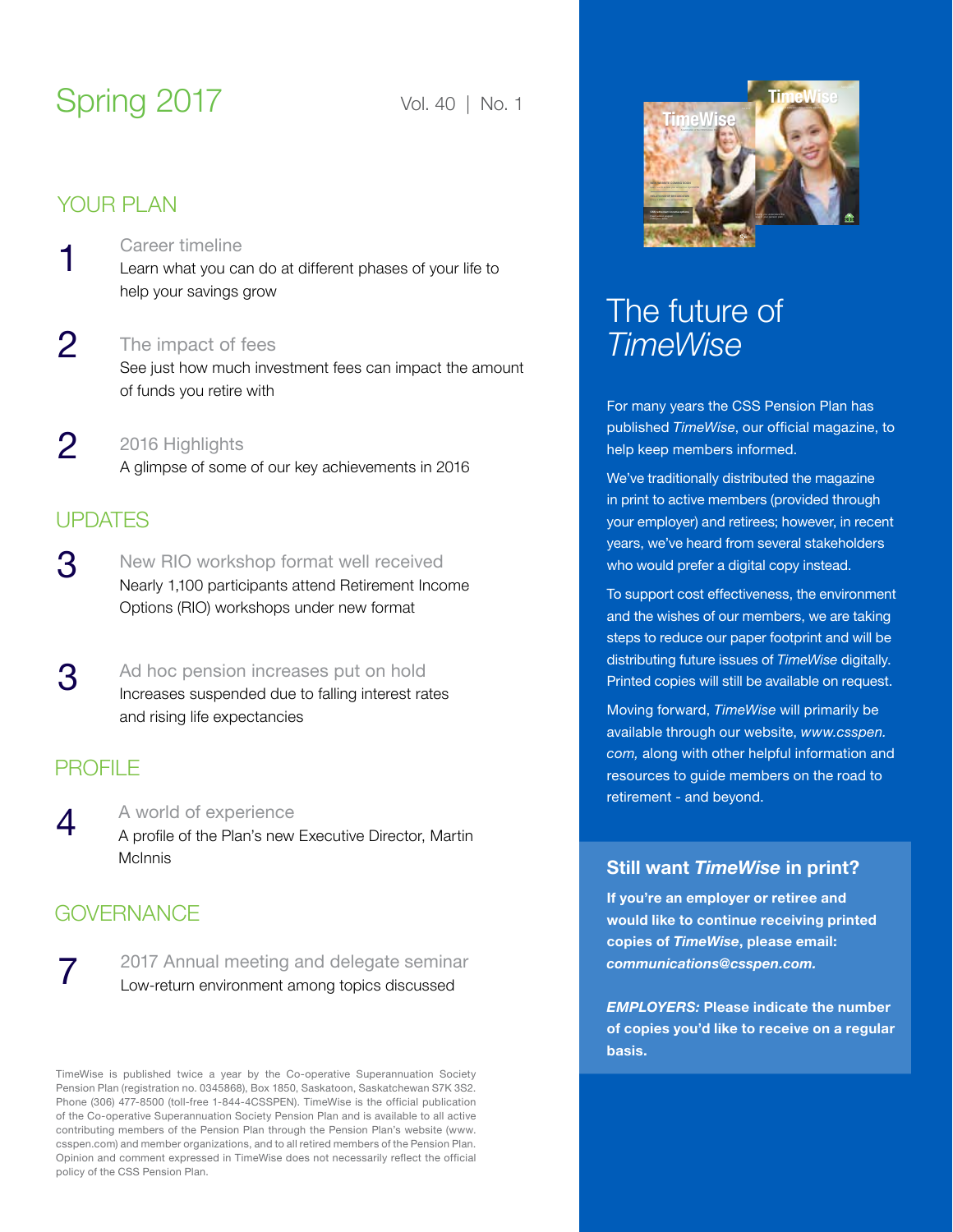# <span id="page-2-0"></span>Career timeline

**Keep track of your account online with myCSSPEN**

Visit *www.csspen.com* to register.

 $\bigvee$ hile saving for retirement can be challenging, there are options available to you that may help your savings grow - no matter<br>W what your age. While a defined contribution pension plan, like the CSS Pension Plan, ca your retirement income, just how much you end up with at retirement depends on the choices you make with respect to your funds in the Plan and your own personal savings. *For more information, visit www.csspen.com or contact a CSS Pension Plan Consultant to discuss your options at css@csspen.com or 1-844-4CSSPEN.*



#### **common challenges**

- Lower wages
- Student-loan debt
- Retirement seems far away

#### **opportunities**

Extra time on your side

#### **common challenge**

More financial responsibility, like mortgage or childcare

#### **opportunities**

Extra time on your side

#### **common challenge**

Less time to save

#### **opportunities**

- Higher wages
- You're in the habit of saving

#### **common challenges**

- • Less time to save
- Complex investment or retirement income decisions

#### **opportunities**

- Closer to retirement
- Peak earning years

**20s COMMON CHALLENGES Develop a budget** - Though you may not have much **Develop a budget** - Though you may not have much noney during these years, what you do have is time. You may not have major demands on your money yet either, like a mortgage. This gives you flexibility to save - even if it's just a small amount, which can add up over time. Consider budgeting and cutting out small purchases - like that daily caramel macchiato - and set up auto-payments to put that money toward your savings instead. Your future self will thank you.

> **Consider a higher risk/return strategy** - More aggressive investment choices might help savings grow more rapidly during this decade. Keep in mind that the Plan offers four investment funds with different levels of risk so you can set a mix that fits your goals.

**Consider making AVCs** - Compound returns happen when your investment earnings start accruing earnings on themselves. One way that may help increase growth through compounding is by making additional voluntary contributions (AVCs) to the CSS Pension Plan.

**Max out your contributions** - Whether you choose to make AVCs to the CSS Pension Plan or max out your contributions toward other savings vehicles, this is the decade when you may be able to afford to do so.

**Create a retirement plan** - This is a good decade to start a retirement plan. Your plan can help you stay on track toward reaching your retirement goals, and you'll still have time to make adjustments if you need to. Our CSS Pension Plan Consultants can help you create a customized retirement plan just for you.

**FOS** COMMON CHALLENGES Review your retirement income options - With the CSS Pension Plan's early retirement age of 50, this is  $\sim$  Less time to save the decade many members start thinking about when they might be able to retire. This is a good time to start reviewing the various retirement income options available - either with the CSS Pension Plan or your credit union or bank - because the option you choose could also affect your investment strategy.

*\*This information may not be suitable for your circumstances. Consult a CSS Pension Plan Consultant or a qualified financial advisor to help you make choices that are right for you.*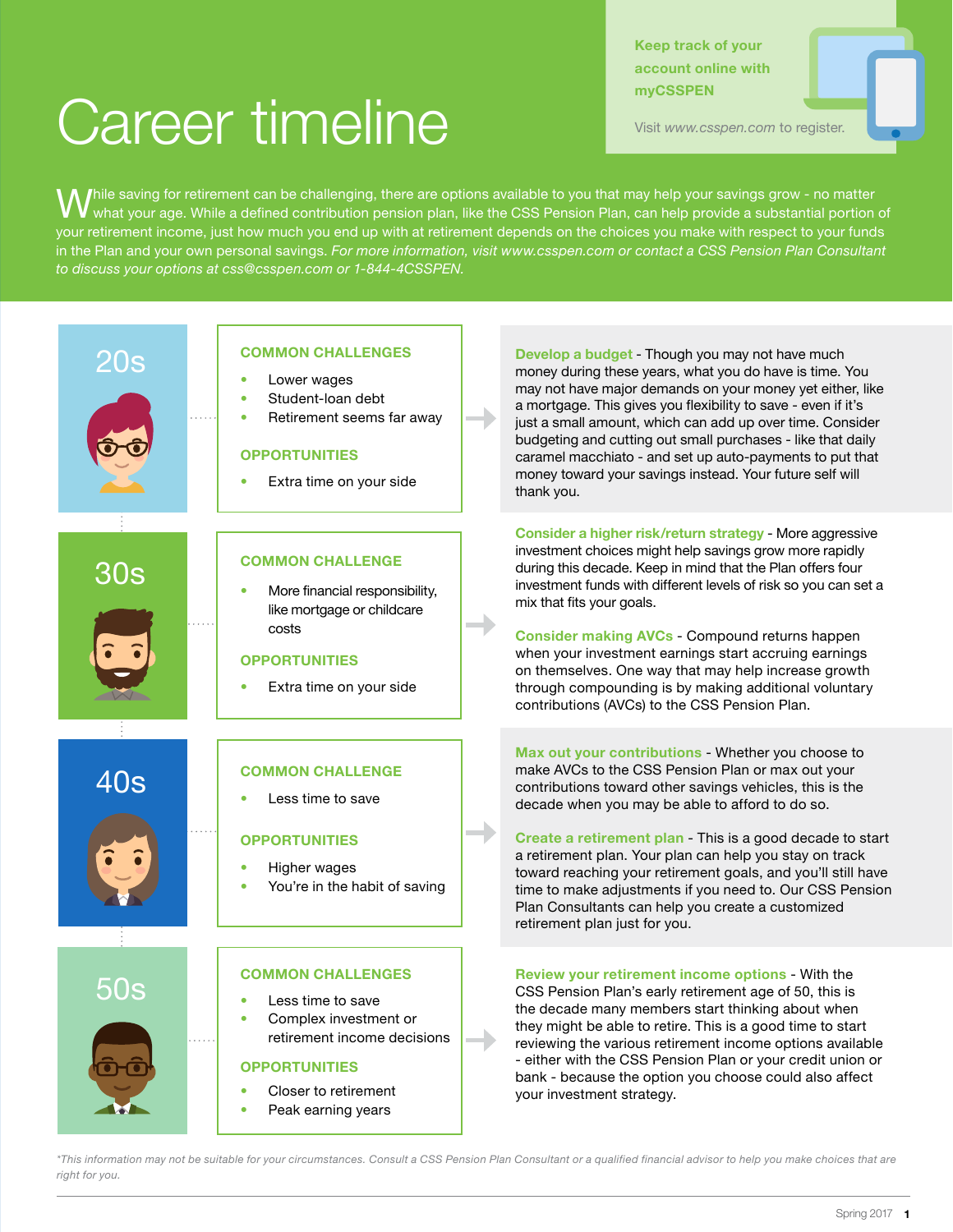# <span id="page-3-0"></span>The impact of fees

Did you know that over the years, investment fees (MERs) can have a significant impact on the amount of funds available at retirement?

Whether you invest with a pension plan like the CSS Pension Plan or a financial institution, you'll pay fees to cover the cost of the investment management and operating expenses needed to offer the investment funds.

The combined total of these fees is called a *management expense ratio* - or MER - and the returns you earn as an investor reflect the performance of the fund after the MER is deducted.

With the CSS Pension Plan's substantial size, and because we do not have a sales force or distribution costs, we're able to produce MERs that are a fraction of mutual funds.

**Using the Plan's Balanced Fund and a median balanced mutual fund as examples, the chart below shows the difference the MER can make over the years in the amount of funds available.**



# 2016 Highlights



Since 1939, we've been helping members plan for and fund one of the largest milestones of their lives - retirement - while offering an important attraction and retention tool for co-operative and credit union employers.

These highlights tell the short-story version of our year at the CSS Pension Plan. For the complete version, view the *2016 Highlights* and annual report, *A New Chapter,* at www.csspen.com.



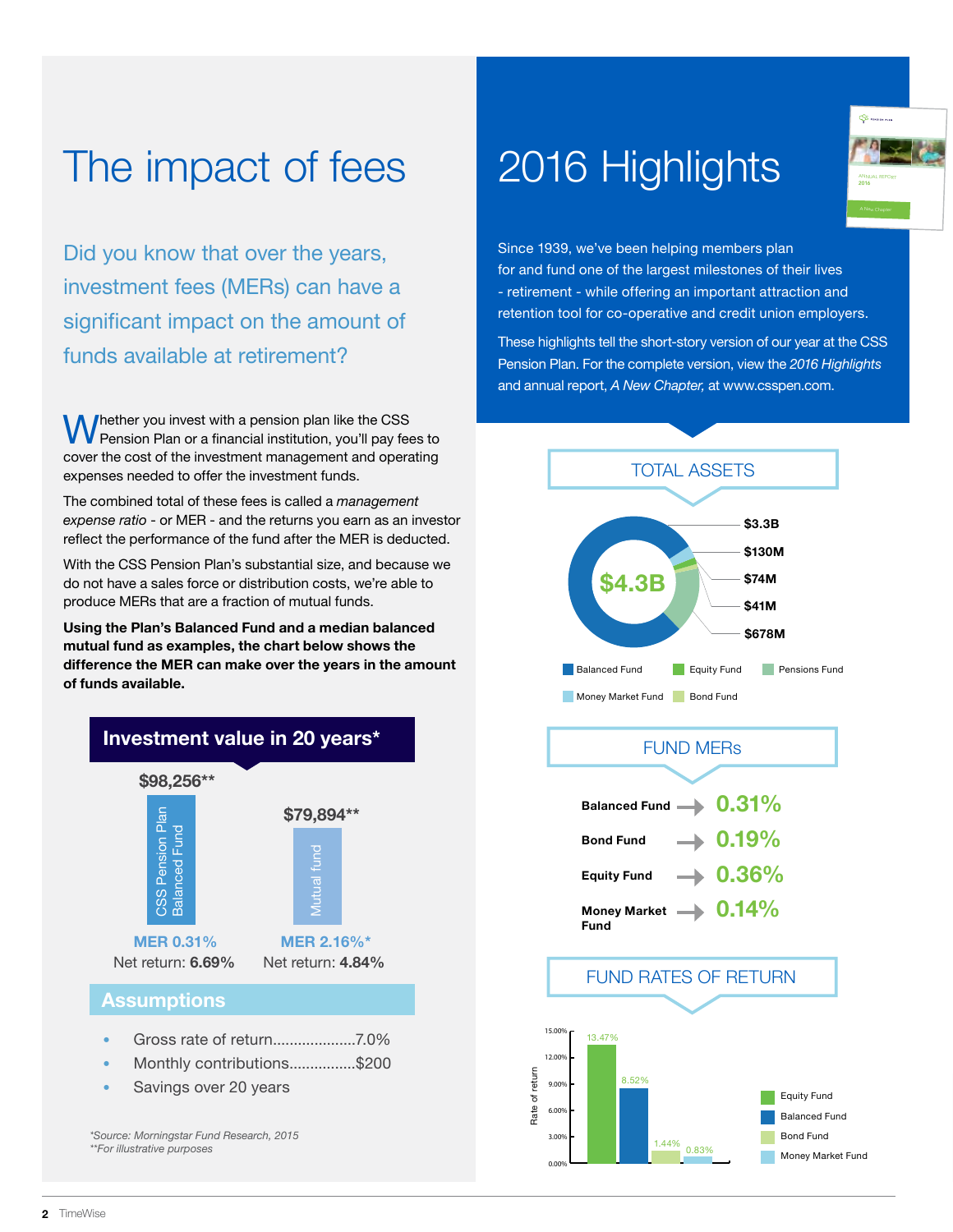# <span id="page-4-0"></span>New RIO workshop format well received

In 2016 we changed the format of our Retirement Income Option<br>(RIO) workshops. The workshops are now held in the evenings n 2016 we changed the format of our Retirement Income Options during the week rather than on a Saturday morning - and, there is no longer a registration fee charged to attend.

This new format was very well received in 2016. Close to 700 members and 400 spouses attended the 12 workshops.

The topics covered during a RIO workshops include a general overview of CPP and OAS, as well as RRSPs and TFSAs from credit unions and other financial institutions. All of the options for your funds in the CSS Pension Plan are also presented, such as the traditional monthly pension option and the Variable Benefit payment option, along with options available from credit unions and other financial institutions.

Members attending a workshop now have the opportunity to meet with a CSS Pension Plan Consultant the morning following the workshop to discuss various scenarios related to their funds in the Plan.

Six RIO workshops were held in the spring of 2017. RIO workshops for the fall of 2017 are tentatively scheduled as follows:

| <b>FALL 2017 RIO WORKSHOP SHEDULE</b> |                             |
|---------------------------------------|-----------------------------|
| Location                              | Date                        |
| Estevan, SK                           | Tuesday, October 3, 2017    |
| Regina, SK                            | Wednesday, October 4, 2017  |
| Dauphin, MB                           | Tuesday, October 24, 2017   |
| <b>Brandon, MB</b>                    | Wednesday, October 25, 2017 |
| <b>Swift Current, SK</b>              | Tuesday, November 7, 2017   |
| Saskatoon, SK                         | Tuesday, November 21, 2017  |

#### new! REGISTER ONLINE

To register for an upcoming RIO workshop near you, visit: [www.csspen.com/forms-and-resources/rio-workshops](https://www.csspen.com/forms-and-resources/rio-workshops)

# Ad hoc pension increases put on hold

The CSS Board of Directors suspended the ad hoc pension program for 2017 on the advice of the Plan's actuarial consultant, AON Hewitt.

Falling interest rates and rising life expectancies have resulted in much lower ad hoc adjustments since 2007.

In 2016, increases were only 0.45% for pensions reaching their ninth anniversary, 0.30% for pensions reaching their fifteenth anniversary and 0.25% for pensions reaching their twentieth anniversary. This would produce a total increase of 1% over 20 years. If the program had continued in 2017, 575 pensions would have been considered for ad hoc adjustments averaging about \$2.30 per month.

#### **LEARN MORE**

For more information about ad hoc increases and the future of the CSS Pension Plan's fixed pension program, visit: [www.csspen.com](https://www.csspen.com/forms-and-resources/rio-workshops).

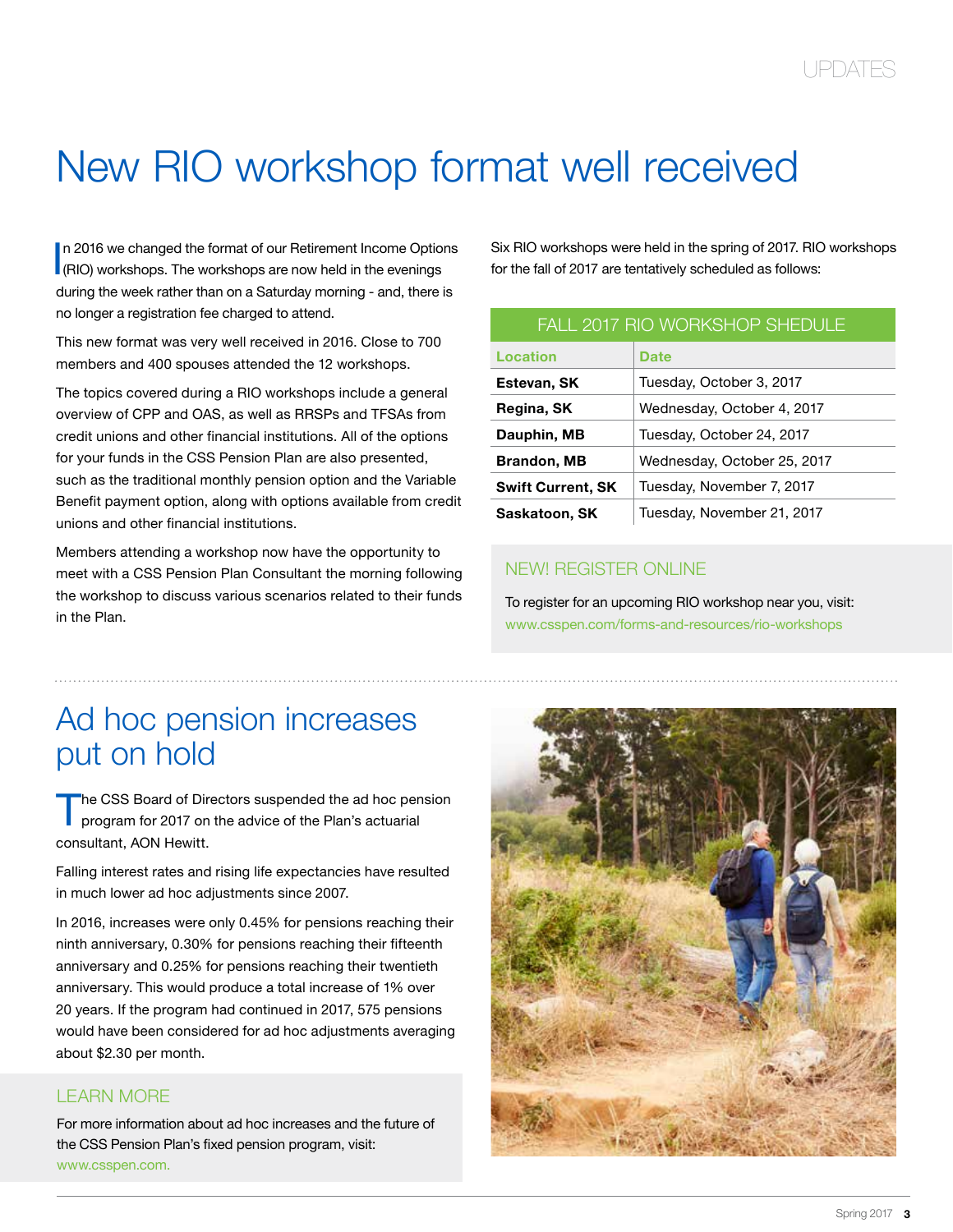<span id="page-5-0"></span>

Martin McInnis (second from left) with the Board and management of Coseda SACCO (Co-operative Savings and Credit Society) in Nebbi, Uganda, along with Lorri Lochrie (right), *formerly of Central 1. Martin travelled to Uganda in 2014 to assist the developing co-operative as part of a coaching assignment with the Canadian Co-operative Association.*

Martin McInnis, the CSS<br>
Pension Plan's new – and<br>
thrilled to have been selected to lead the Pension Plan's new – and first – Executive Director, is organization, and there is no doubt he will do our members proud in his new role.

"I see this transition in leadership at CSS as an evolutionary step – a new chapter, rather than a new story," Martin says. "I have inherited some very large shoes indeed, but I'm up to the challenge."

Martin assumed the role on January 3, 2017 following the retirement of Bill Turnbull, who served members for 18 years as the Plan's General Manager.

Most recently the Chief Operating Officer for McDougall Gauley LLP – a Saskatchewan-based law firm – Martin's experience is vast and varied, encompassing elements of finance, accounting, technology, risk management and not-for-profit work.

Over his 30-year career, he's developed an enthusiasm for co-operative enterprise, making him the ideal candidate to lead the Plan in the years to come.

Prior to working at McDougall Gauley LLP, Martin spent 10 years working in the Saskatchewan credit union system in finance, technology and risk management starting at Saskatoon Credit Union, which eventually became Affinity Credit Union through various mergers and amalgamations.

"I do have a passion for co-operative enterprise and credit unions. I don't think I really realized that until I started working for Saskatoon Credit Union," he recalls. "It was an instant fit with my personal values."

#### Early co-operative **INFLUENCE**

Martin was born in Sault Ste. Marie, ON. He still visits the city every summer; today, with wife Lisa, and their kids Evan and Kyle, who both currently attend the University of Saskatchewan.

"My great grandfather homesteaded just

north of the Sault on property situated on the shores of Lake Superior. We are very fortunate to still have the property in the family and try to go back every summer," says Martin. "We really enjoy taking our kids back there each summer to reconnect with relatives in Ontario."

In thinking about where his interest in co-operatives and his appreciation for what they can do for people and their communities comes from, Martin attributes it primarily to being a descendant of Cape Breton coal miners.

"My dad grew up in Glace Bay in Cape Breton, and his mom is from Reserve Mines, both coal-mining towns. I guess the passion with which my dad tells the stories about how family and community came together back then to support one another really resonates with me. I learned from dad about the Antigonish Movement, Father Jimmy Tompkins and Father Moses Coady and the work they did to promote education, housing and the first Nova Scotia credit union in Reserve Mines. I'm sure that's where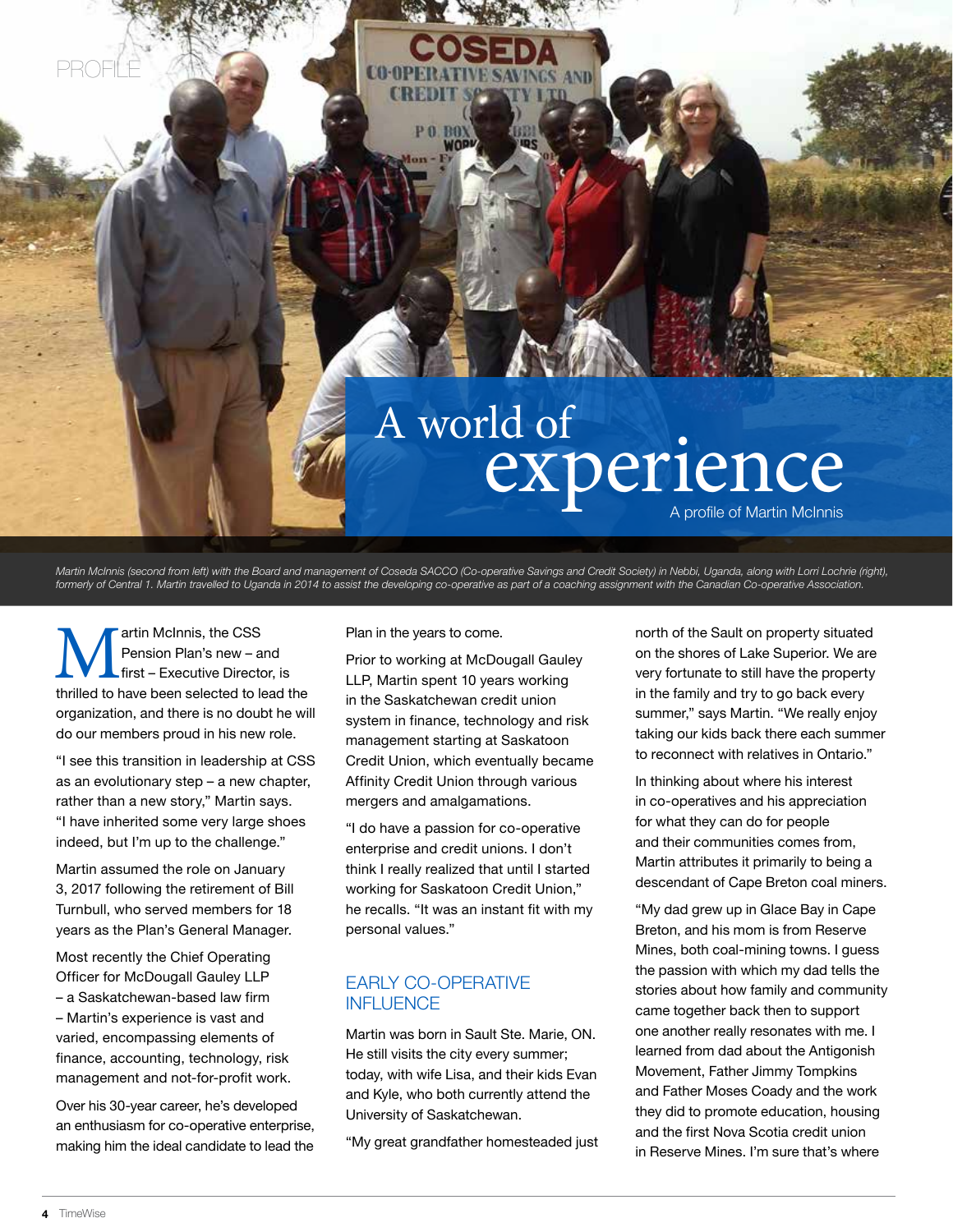We'<br>
We'<br>
the We're not going to do an about-face and change direction here. We're still all about our members' best interests, but we do know the world around us is changing.

those connections to co-op values came from," says Martin.

Martin also remembers that his mom used to take him and his brothers to the local credit union, even though she worked for one of the chartered banks in Sault Ste. Marie.

"I guess that oddity stuck with me and would eventually contribute to my view of the importance of credit unions," Martin recalls.

A second significant influence of the Antigonish Movement that has found its way to Martin through his parents was the importance of education. While his mom worked full time, Martin's dad worked and studied, becoming the first in the family to obtain a university degree.

"Dad chose a career as a registered nurse and later focused on psychiatric nursing. I believe it was the opportunity to serve others that needed help (first in the hospital setting and later in the Correctional Service of Canada) that drew him to his vocation.

"I'm sure it wasn't easy," Martin recalls. "My dad spent a lot of time travelling from the Sault to go to Sudbury and other places for the courses he was taking, and working out of town; and mom was working full time. Having kids of my own now, I'm not sure how they managed to find the time and energy to raise me and my two brothers so well!"

Martin says his parents' decision to have dad go to university entrenched strong views of the importance of education. It also taught him the importance of working together to achieve something

bigger than yourself, and that real happiness comes from serving others.

"At the time, I didn't understand how all of these influences had affected me, but when I started working at the credit union, it all just fit together," he said.

#### Moving to the prairies

Martin and his family moved to Saskatoon when he was 13, after his dad got a job in the prairie city. After graduating high school a few years later, Martin wasn't sure what he wanted to do.

"I was confident that I wanted to go to university, but I was still trying to figure out career-wise what the path should look like, so I wound up starting my career at a chartered bank. After about six years there, I had a better sense of what I wanted to do longer term and made the decision to go to university and focus my studies on accounting and computer science. Unfortunately for my wife, this was right after we got married; but, she supported the decision and has stuck with me so I think that's a good sign," he laughs.

Martin graduated from the University of Saskatchewan in 1996 with a Bachelor of Commerce (Honours in Computer Science).

Out of university, he obtained his Certified Management Accountant designation – now Chartered Professional Accountant while working with Deloitte. Martin would later be awarded the fellow distinction (FCPA, FCMA) for his volunteer work with the provincial accounting bodies. Martin chaired the committee responsible

for the implementation of the merger of the Institute of Chartered Accountants of Saskatchewan, the Society of Certified Management Accountants of Saskatchewan and the Certified General Accounts of Saskatchewan into the Institute of Chartered Professional Accountants of Saskatchewan.

With travel a regular facet of Martin's role at Deloitte, he reached a turning point that would eventually lead him to discover his passion for co-operatives.

"I came home one Friday night and Evan, my oldest son who was about three years old then, was playing with some toy cars in the living room," Martin remembers. "I walked in the front door and he turned around and saw me, and he said 'hello Martin.' That really hit me – maybe I'm not home enough."

To make the change Martin sought, he accepted a position working as Risk Manager at what is now Affinity Credit Union in Saskatoon. At Affinity, Martin continued his educational pursuits and earned his Chartered Financial Analyst (CFA) designation, along with volunteer experience through the Canadian Cooperative Association (CCA) to assist developing financial co-operatives.

#### Volunteer experience **ABROAD**

Though Canada has mature co-operative and credit union systems today, that wasn't always the case. Many cooperative organizations – including the CSS Pension Plan – trace back to the grassroots movements of the 1930s.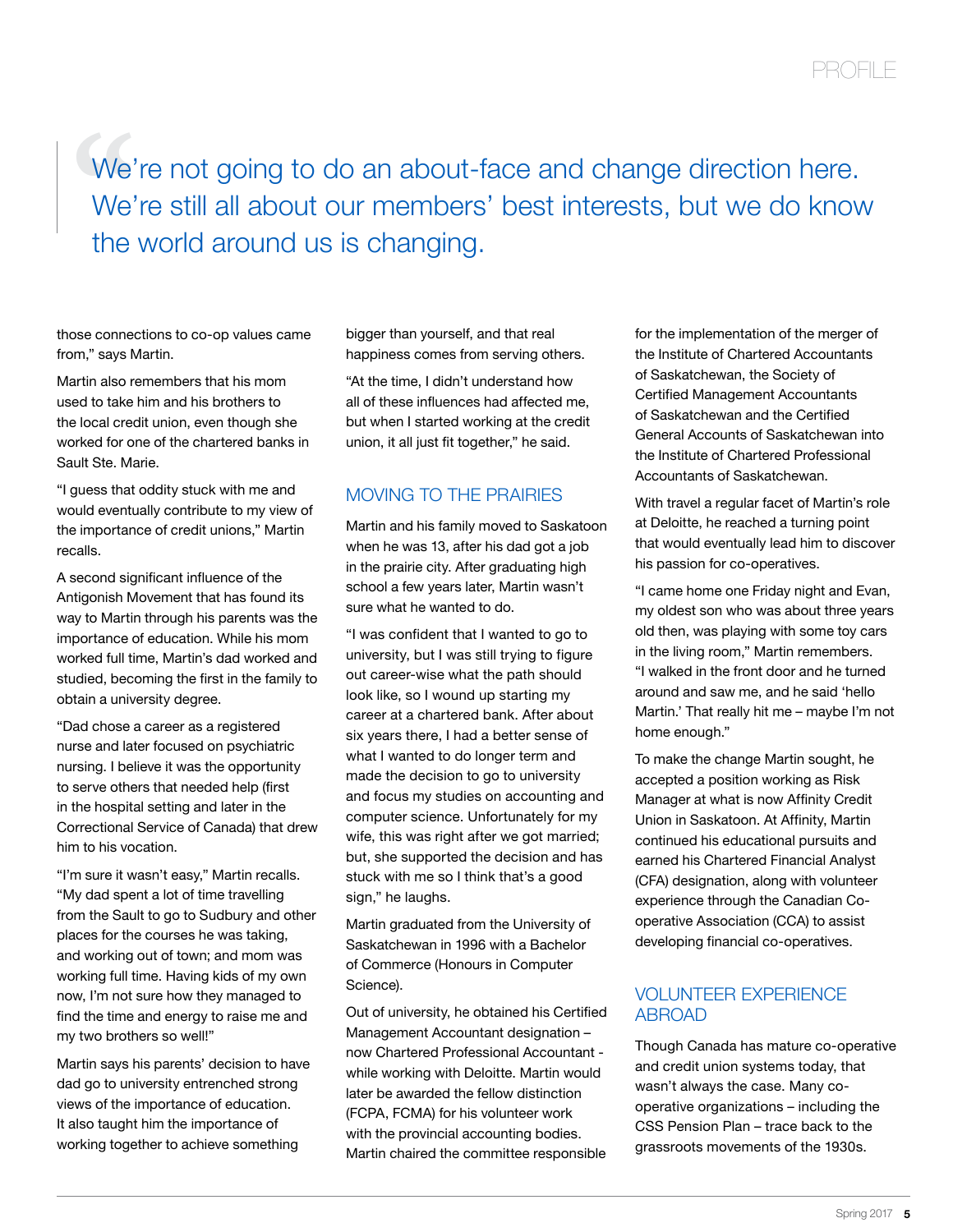## profile

"We have a mature environment here in Canada, and so while you can read the stories about how our systems got started, without actually being involved in them, it's hard to fathom what is required to get it off the ground," Martin says.

The notion of "co-operation among cooperatives" is something Martin feels strongly about and is what inspired him to volunteer for a coaching assignment with the CCA that led him on two international excursions.

In 2010, he travelled to Mongolia for two weeks to assist local credit unions in the developing stages. With the help of interpreters, he worked with an urban credit union in the capital city of Ulaanbaatar before heading to a small rural community in northwestern Mongolia.

"They had four staff members at the credit union. It was quite the experience – I'm sure I learned more from them than they did from me, but one of the really big things for me was to see a grassroots financial co-operative getting off the ground, and the engagement and pride the members had in their credit union and what they were accomplishing through it," he says.

In 2014, he did his second CCA coaching assignment; this time in Uganda. One aspect of this trip that stood out was the entrepreneurial spirit of the members, as well as their intent focus on education – a value shared by Martin.

Many of the members used the credit union to borrow money so they could send their kids to private schools, which were seen to offer better educational opportunities but were more costly than the alternative. The members would borrow money from the financial co-operative, paying it back over a period of time, and then borrow money again for the next phase of school. The members recognized the value of education in providing their children with opportunities to escape poverty, and

the credit union was providing them the opportunity to pursue that goal.

#### A new adventure with CSS

With Martin's avid appreciation for the value and strength of co-operatives for communities, it's no surprise he took an interest in the Executive Director position available with the CSS Pension Plan after hearing about it from a friend.

"To be honest, I wasn't looking for a new opportunity when this one came open," Martin says. "But the more I got to know about the position, I thought 'this is where I'm supposed to be.' I was quite motivated to get involved in the recruitment process and was fortunate to be selected."

As Martin settles into the role, he sees opportunities to create more services and products for CSS members that suit their needs, and to make CSS more accessible to other co-ops and credit unions in Canada.

"We're primarily focused in the three prairie provinces, but we know we've got a value proposition that would be of interest to a lot more co-ops and credit unions that we currently do not serve. That's something I want to pursue: making sure that co-operative employers know who we are and what we offer so they can make the choice for their employees, if it makes sense from their perspective, to get involved with CSS. Our size is a significant factor in our ability to deliver value to members, and increasing in size would provide further value to existing members and new ones."

Martin also views the challenge of engaging young CSS members as a priority. Traditionally, our members tend to take an interest in their pension only when they are close to retirement; but, by engaging members sooner in their careers, they can positively affect their retirement incomes with the benefit of

time on their side.

Work will also continue on several other initiatives already underway, such as advocating for further retirement income options for members.

The fact that the CSS Pension Plan offers members in-house retirement income options is a feature Martin admires. In most defined contribution (DC) pension plans, the only option available to members is to leave the plan at retirement and to purchase a retirement income product elsewhere.

Currently, he is working through a longerterm vision for CSS that will set out the direction for the next five to 10 years.

"We're not going to do an about-face and change direction here. We're still all about our members' best interests, but we do know the world around us is changing, the legislative landscape is changing," he said, adding that more companies are switching from defined benefit plans to DC plans like the CSS Pension Plan, which is driving regulators and legislators to have a closer look at DC plans to ensure the current regulatory and legislative standards continue to remain relevant and effective.

"With the CSS Pension Plan's longevity of over 77 years, a rare feature in the DC sector, we're looking forward to sharing our knowledge and experience at the regulatory and legislative levels with respect to any changes that might be considered."

Though he may have big shoes to fill, Martin's expertise and passion for the work of co-operatives and credit unions sets the stage for many more successes for the CSS Pension Plan in the years to come. It is clear that the interests of CSS members are in good hands. ■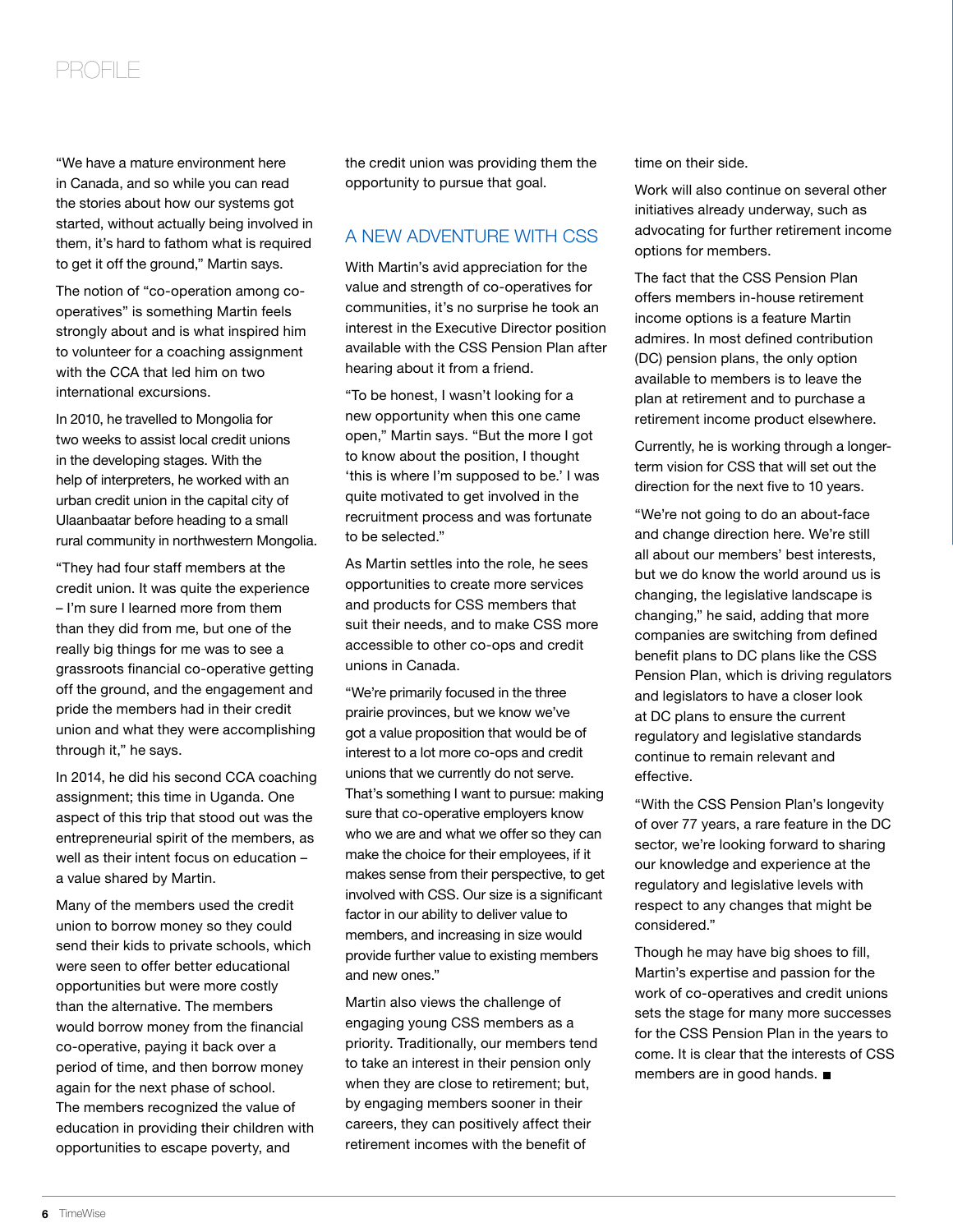# <span id="page-8-0"></span>2017 ANNUAL MEETING

The Co-operative Superannuation Society's delegates met in Saskatoon on April 5 and 6, 2017 for the delegate seminar and annual meeting. Along with reflecting on the past year's successes and challenges, the expected low-return environment topped the agenda.

#### delegate seminar

An information session for the delegates was held the evening prior to the annual meeting. Brent Godson, the Plan's Investment Manager, delivered a presentation about the anticipation of a low-return environment in the capital markets, which has existed within the investment community for some time.

Since 2012, we've been making changes to the Balanced Fund (BF) - our default investment fund - in anticipation of future lower returns. But the question remains: do we need to consider further changes? A number of potential options were discussed:

- **• 'Do nothing / wait and see' approach** This approach would avoid the risk of potentially making a wrong decision and overreacting. However, it would add the risk of getting left behind if returns are lower going forward.
- **• 'Take on more risk' approach** Selling off bonds and investing more in equities may increase the BF's potential return. Adding more risk, however, increases volatility and may not be appropriate for members invested entirely in the BF and are nearing retirement.
- **'Alternative assets' approach** Investing in alternative asset classes such as real estate, infrastructure emerging debt, global bonds, etc. can offer a higher potential return, but are typically more complex, not as liquid, and come with higher investment management costs compared with typical asset classes such and equities and bonds.

Table-top discussions on the approaches presented revealed that generally all the delegates felt that taking a "wait and see" approach would not be appropriate, but the Plan should investigate options to increase the potential return of the BF. Delegates also felt that in light of an anticipated lower return environment, perhaps members will need to also contribute more towards their retirement and work longer.



*Co-operative Superannuation Society Vice-President Jeff Ambrose (left), President Al Meyer (middle) and the CSS Pension Plan's Executive Director Martin McInnis (right) stop for a quick photo while presenting Al*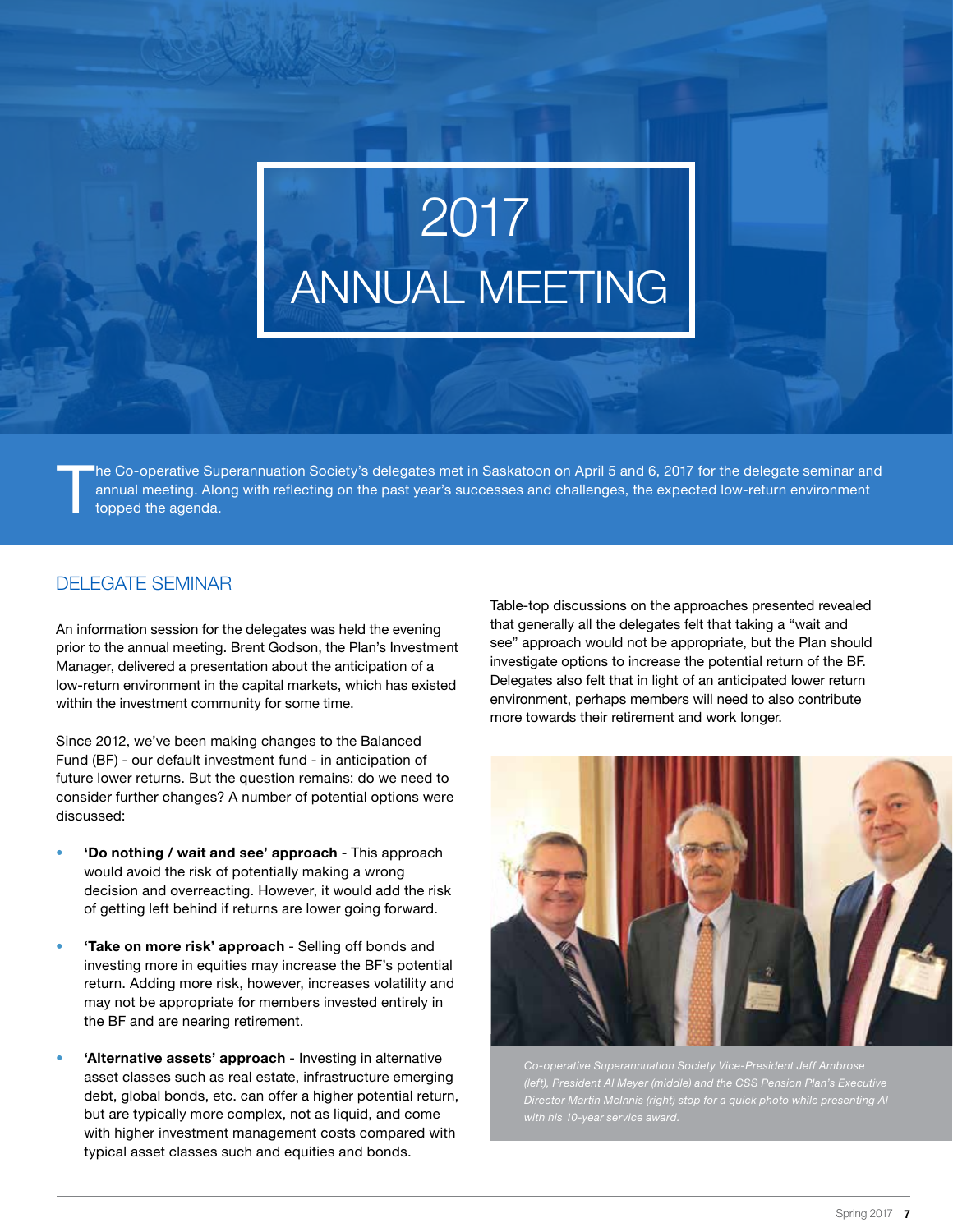## **GOVERNANCE**



#### employer delegates

**Back row from left:** *Barrie Davidson (CUC MB), Patty Gifford (CUC MB), Barry Engele (FCL), Angela Pomazon (FCL), Dave Dyck (FCL), Duane DeRosier (FCL), Ryan Anderson (CUC SK)*

**Front row from left:** *Brad Bauml (FCL), Jim Wightman (FCL), Jennifer Stallard (CUC SK), Shannan Corey (FCL), Laurie Munro (CUC AB)*



**Back row from left:** *Jim Huggard (Retired), Rand Smale (Non-contributors), Jason Sentes (1st Choice Savings and Credit Union), Mike Moon (Central Plains Co-op), Greg Sarvis (Riverbend Co-op), Audrey Wilkinson (Concentra), Darren Heide (Access Credit Union), Jason Schenn (Borderland Co-op), Michael McCann (FCL Saskatoon), Jeff Ambrose (Calgary* 

**Front row from left:** *Anthony Zulyniak (FCL Winnipeg), Murray Dehn (Red River Co-op), C.A. Hatlelid (CUDG SK), Carol Rollheiser* 

#### employee director elections employer director elections

- **Jeff Ambrose, Calgary Co-op, Calgary, AB** 
	- Re-elected to the Board by acclamation
	- Three-year term
- **Jason Sentes, 1st Choice Savings and Credit Union, Lethbridge, AB**
	- Elected to the Board by acclamation
	- One-year term (Jason fulfills the remainder of Celeste Labrecque's three-year term following her retirement)

- **Brad Bauml, Federated Co-operatives Limited, Saskatoon, SK**
	- Elected to the Board by acclamation
	- Three-year term
- **Shannan Corey, Federated Co-operatives Limited, Saskatoon, SK**
	- Elected to the Board by acclamation
	- Two-year term (Shannan fulfills the remainder of Randy Boyer's three-year term following his retirement)

Four director elections were held at the annual meeting: two employee director elections and two employer director elections. At the Board re-organization meeting held after the annual meeting, Al Meyer was re-elected President and Jeff Ambrose was re-elected Vice-President.

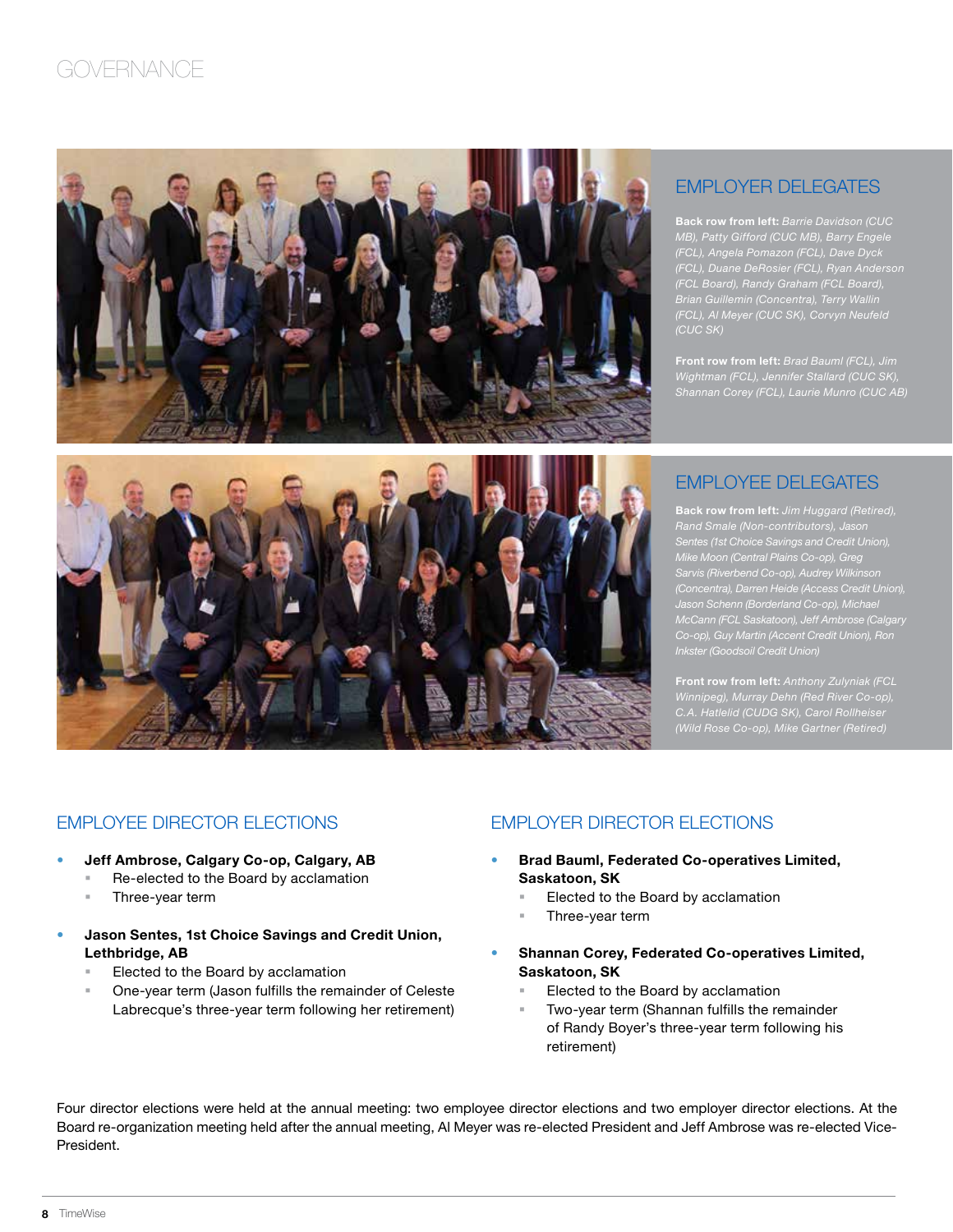## **GOVERNANCE**



#### **SERVICE AWARDS**

#### **Five-year service awards**

- Dave Dyck, employer delegate
- Rand Smale, employee delegate
- Alex Hoffman, CSS staff (Programmer Analyst)

#### **10-year service award**

Al Meyer, employer delegate

#### **20-year service awards**

- Coleen Berge, CSS staff (Pension Plan Consultant)
- **Brent Godson, CSS staff** (Investment Manager)

#### 2017-18 board of directors

- **• Al Meyer, President** *Prairie Centre Credit Union*
- **Jeff Ambrose, Vice-President** *Calgary Co-operative Association*
- **Brad Bauml, Director** *Federated Co-operatives Limited*
- **Shannan Corey, Director** *Federated Co-operatives Limited*
- **• Jim Huggard, Director** *Retired*
- **• Jason Sentes, Director** *1st Choice Savings and Credit Union*

#### DEI EGATE O&A

The CSS Pension Plan is unique in the pension industry, because we're democratically governed (by the Co-operative Superannuation Society). This means that through the Society's delegates, employer and employee members have a voice to help shape our future.

We asked our delegates why they considered becoming a delegate and what the experience has been like. As a Plan member, you too could consider becoming a delegate!



#### **Darren Heide, Access Credit Union Employee delegate**

#### **Q: You've been an employee delegate for four years. What inspired you to take on the role?**

**A:** "I work in HR, and I have a passion for people and seeing them succeed. I love the reputation the CSS Pension Plan has and wanted to make a positive impact. Educating millennials is something that is important to me, and I want to try and help them realize the value of the CSS Pension Plan."



**Rand Smale Delegate for inactive members**

**Q: As our inactive member delegate, you represent over 17,000 CSS members who no longer work for an employer member but still hold funds in the Plan. What made you decide to stay in the CSS Pension Plan, even though you could have moved your money elsewhere?**

**A:** "I left the co-op system in 1999. I looked around and couldn't find another option that offered the investment choice and management of the CSS Pension Plan. I couldn't find a better place to put it. I eventually put my name forward to represent the 'silent' portion of our membership."



**Audrey Wilkinson, Concentra Employee delegate**

#### **Q: You are one of our longest-serving delegates with over 13 years experience. What has the experience of being a delegate been like for you?**

**A:** "I really enjoy representing the CSS Pension Plan to my colleagues throughout the co-operative system in Manitoba and am equally proud to represent the voice of Manitoba/Eastern Canada Plan members at the delegate table. Our Plan members hold the CSS in the highest esteem, and it is an honour to be associated with an entity that is so highly respected."